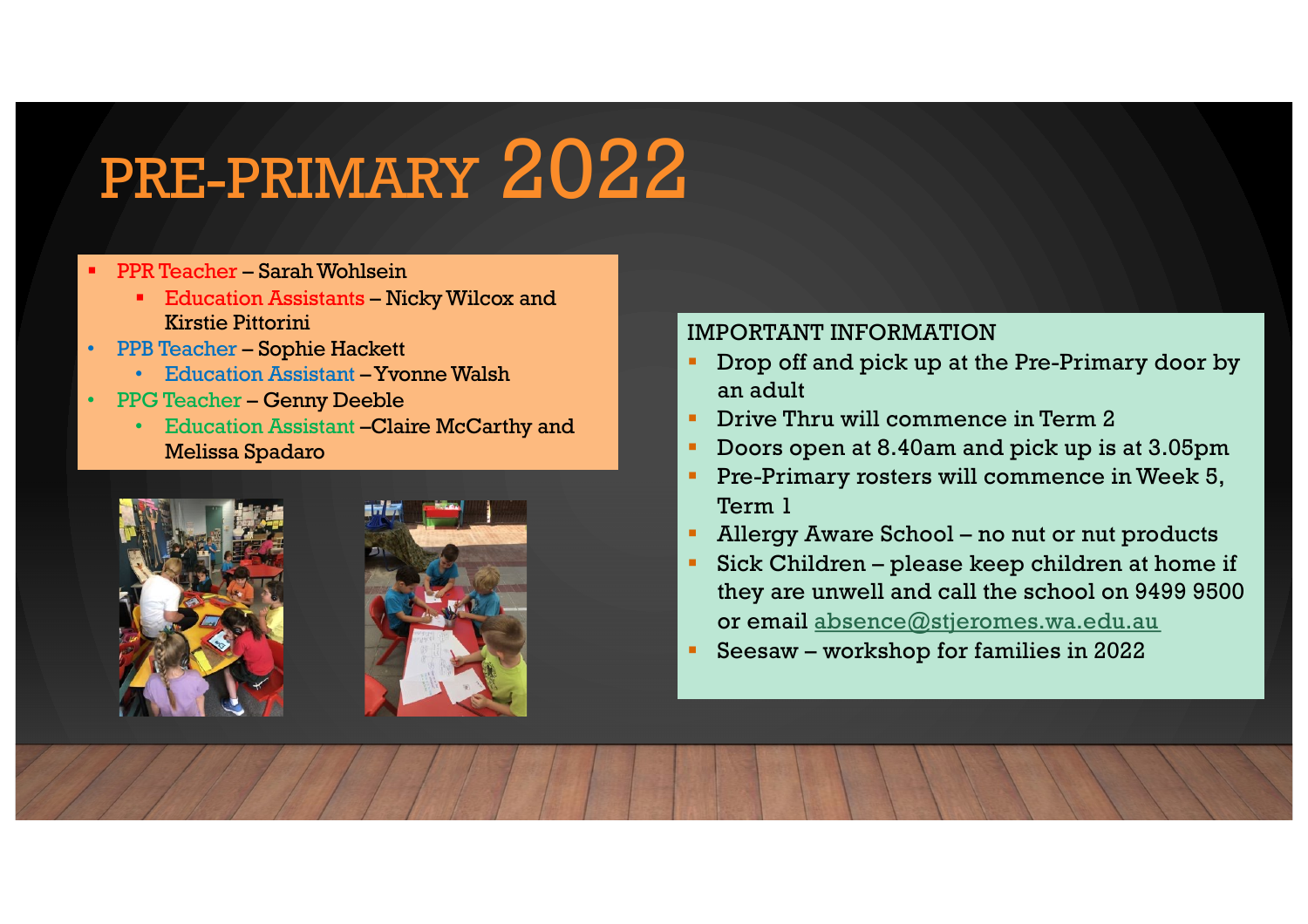### POSITIVE BEHAVIOUR MANAGEMENT



#### ZONES OF REGULATION

What Zone Are You In?

Yellow

Frustrated

Worried

Silly/Wiggly **Excited** 

Loss of Some

Control

Mad/Anan

Mean relling/Hitting

Disgusted

**Out of Control** 

Green

Happy

Calm

**Feeling Okay** 

Focused

Ready to Learn

Sick

Sad

Tired

Bored

**Moving Slowly** 

#### LEARNING

- WHAT we teach Religious Education, English, Mathematics, HASS, Science, Technology, The Arts, Health, PE and LOTE
- HOW we teach the content
	- **Early Years Learning Framework Belonging, Being and** Becoming
	- **•** Inquiry Based Learning
	- § Play Based Learning
	- Intentional Teaching



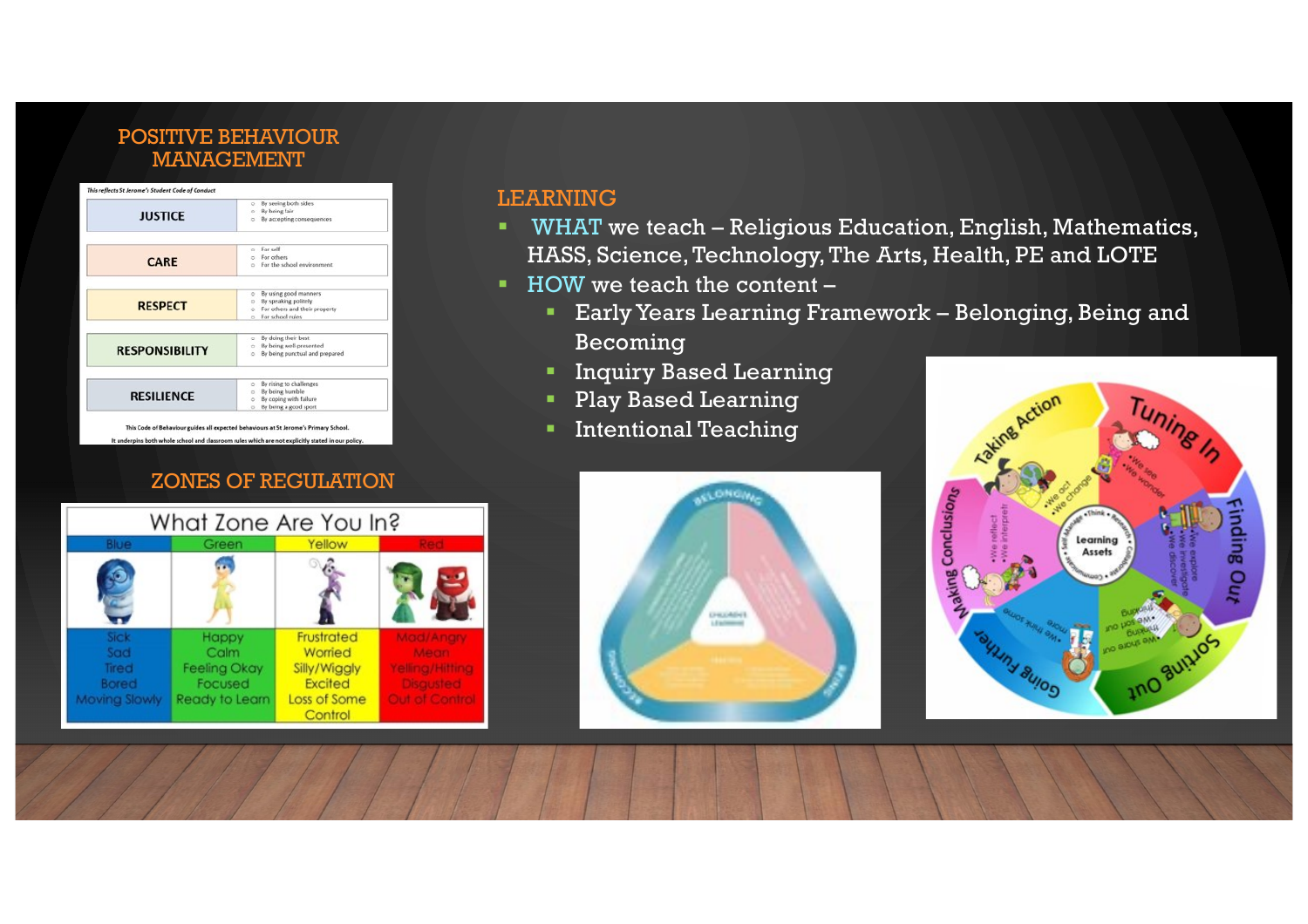

The evidence that phonics instruction enhances children's success in learning how to read is clear and compelling. Children require an awareness of the speech sounds in words and an understanding of how those sounds are represented by letters. In other words, you need phonics skills, A reader who has good phonics skills comes to a work they don't recognise in print, they stop at the word and sound it out. If it's a word they know the meaning of, they have linked the spelling of the word with its pronunciation. If they don't know the meaning of the word, they can use context to figure it out.

|                        | <b>TERM 1</b>                                          | <b>TERM 2</b>                   | <b>TERM 3</b>                                                   | <b>TERM 4</b>      |  |
|------------------------|--------------------------------------------------------|---------------------------------|-----------------------------------------------------------------|--------------------|--|
| $\bullet$<br>$\bullet$ | Parent/teacher<br>interviews<br>On-entry<br>Assessment | Pre-Primary report<br>$\bullet$ | Parent/teacher<br>interviews if<br>parent or teacher<br>request | Pre-Primary report |  |
|                        |                                                        |                                 |                                                                 |                    |  |

ASSESSMENT AND REPORTING





COMPREHENSION PACKS At the beginning of Term 2, the children will bring home a pack consisting of a story book and comprehension questions.





**SEESAW** You will need to download your child's 2021 Seesaw journal before you log into a 2022 journal.